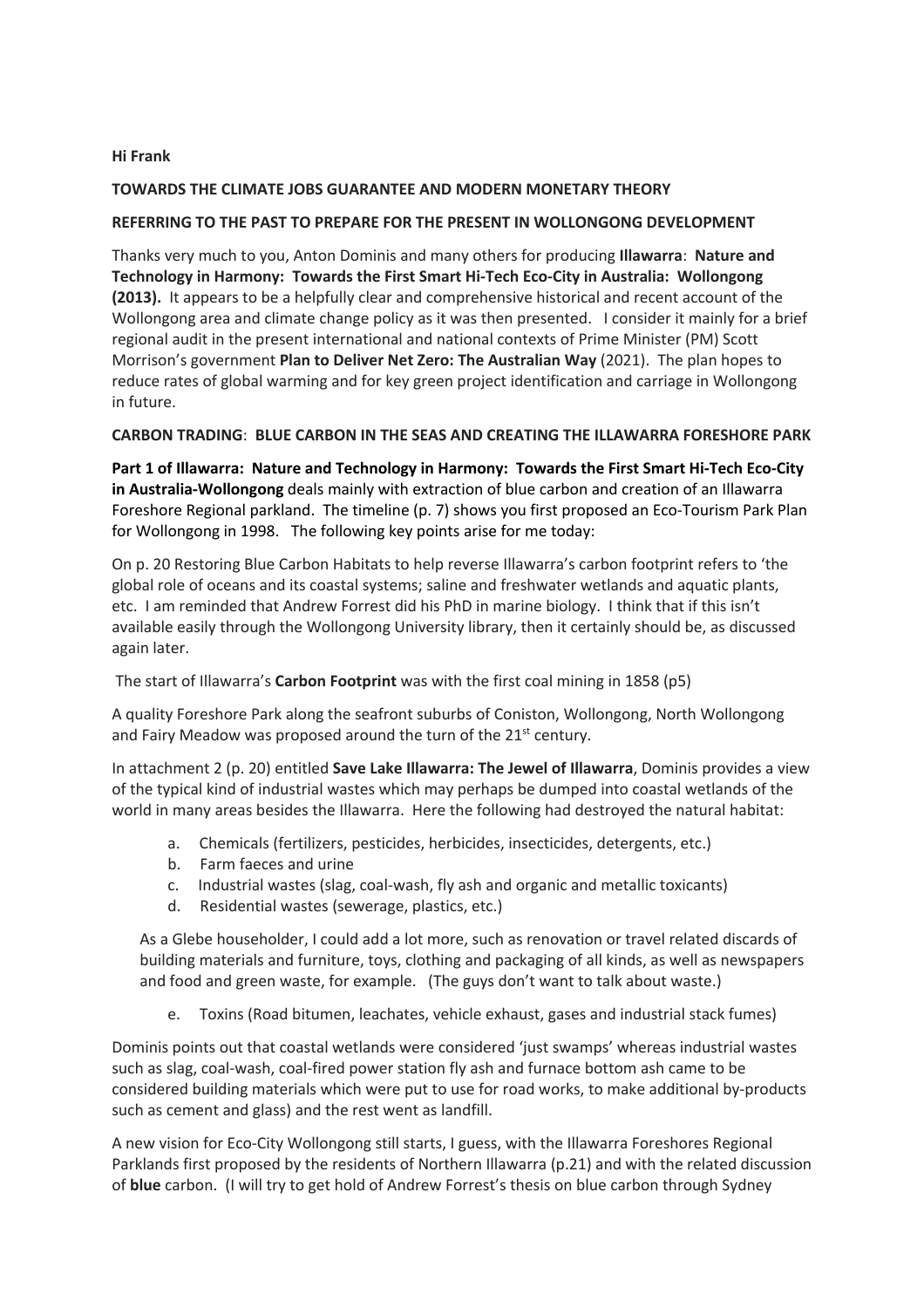University and the original West Australian university library if necessary. I have also bought Andrew Burrell's biography, **Twiggy: The high-stakes life of Andrew Forrest**, as he appears for very good reason to be the West Australian big poster boy for mining and Australian promotion to the world.

The **Illawarra: Nature and Technology in Harmony** discussion on p. 4 remains perhaps most relevant to the environment and quality of life today and in future, from my position. It begins with consideration of blue carbon habitat; the blue carbon system and the Belmore Basin Wollongong Harbour Upgrade.

I am most interested in construction and other industry management as they relate to the forward regional research and development of bodies such as **Bush Heritage, of which I am a member,** for example**.** It was founded by Bob Brown in 1991 and today Bush Heritage is a national and independent not-for-profit conservation organisation that buys and manages land and partners with Aboriginal people to protect irreplaceable Australian landscapes and native species. Bush Heritage Australia has grown to protect and help manage over 11 million hectares from rainforests to woodlands, savannahs and other land and environments since its beginning. I guess the effective management of feral pests and wastes of all types are related regional priorities, as well as fire control measures through burning.

I was at a Glebe Grapevine Zoom meeting last night which was organised to defend and extend public housing. Up to a point, Lord Copper. A post-doctorate guy from University of Wollongong and Action for Public Housing named Alastair Sisson, spoke well and we might work together if I try to send him this. I don't know how often Green MP Jamie Parker's Glebe Office is ever used, or whether the money on the place next door is public money comparatively well spent. These things matter to serious people and I am interested in pursuing them.

# **WOLLONGONG WASTE WATER RECYCLING PLANTS, COMPOSTING AND TREATMENT OF WASTE FROM DAIRY FARMS**

**Part 2 of Illawarra: Nature and Technology in Harmony: Towards the First Smart Hi-Tech Eco-City in Australia-Wollongong** mainly discusses the need for better sewage and waste water treatment stations to prevent ocean and related water and land pollution.

Composting and the treatment of waste from dairy farms are also addressed with a little discussion of large-scale modern compost treatment plants which may also use methane as fuel. (My experience in Sydney is that guys working in rubbish are so secretive about what they are doing that few outside the construction industry are likely to have much of a clue they will discuss. However local government, private construction and related industries operate together or not in Wollongong is a closed book to me. After trying to understand these matters in Sydney from the householder perspective since 1994, progress appears to have been spectacularly slow until 2019. My strong impression is that big technology interests often rule more common-sense approaches to cleaning up which could be better coordinated if regionally opened better to wider knowledge and action.

I refer you to p. 13 *Carbon Tax or the Carbon Pricing Scheme* which states: *The federal government established a form of carbon tax (or permits) for major national polluters. Whether the scheme is called a tax or something else, it is irrelevant (*sic.) *– it is a form of payment or compensation.* (I will address related issues later but write only about the past and current regional contexts here.)

Looking at Wollongong now I guess the **City Centre Revitalization Strategy (2006)** won out with more giant empty hotels and other buildings as usual. I guess the moral of the story is that you've got to get the construction industry onside to implement any form of **Eco-Tourism Park Plan**. Global and local history and my experience since we last met suggests there is little chance of doing so. Nevertheless, I love the beautiful Wollongong Botanic Gardens and the free bus replacing the car. Baby boomers are an ageing group increasingly likely to need this support in all future interests.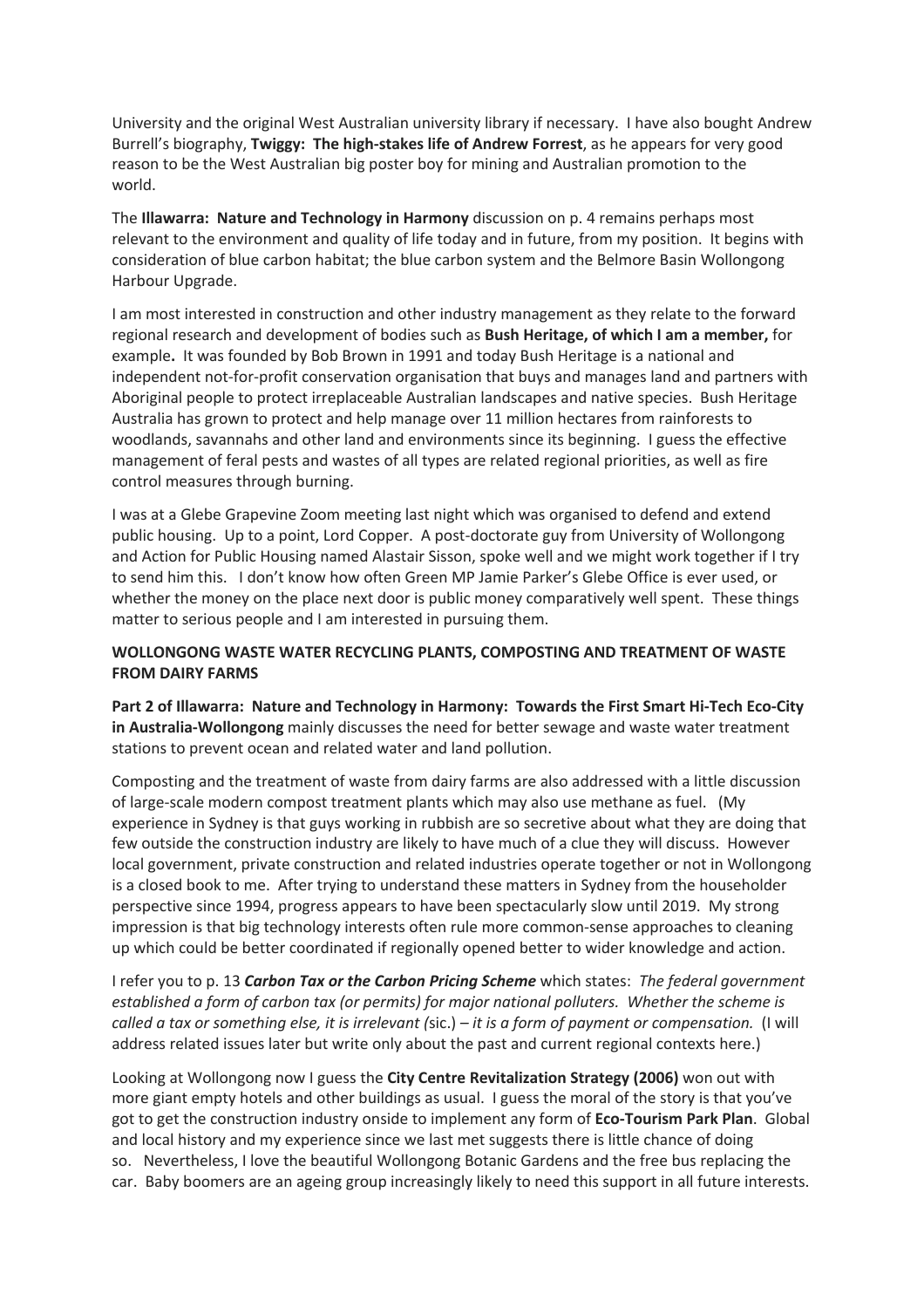#### **MY INTEREST IN WORKING WITH YOUR SUSTAINABLE INDUSTRIES DEVELOPMENT INSTITUTE**

In **Illawarra: Nature and Technology in Harmony (2013)** you confirm that we first met during the discussions of proposals for a national greenhouse gas emissions trading scheme (2005) and the Kyoto Protocol (2006), followed by the Carbon Pollution Reduction Scheme (2008). There was a lot of discussion about greenhouse gas reduction and carbon emissions trading at that time in regard to the built and natural environments. You suggested I should consider these discussions in terms of projects aimed at treatment or building related to water, land or air improvement. This advice sat well with me. I set up www.Carolodonnell.com.au around 2008 and addressed your community recommendations about Wollongong and the Illawarra on it. I did so from the directions of the World Health Organization (WHO) and critically from the Universal Declaration of Human Rights.

On p.8 you state I was a policy advisor to the Carr Labor Government. In fact, I served in the NSW Department of Industrial Relations and Employment and the WorkCover Authority during the earlier decade of NSW government, most influenced by the intellectual directions introduced under Labor Premiers Pat Hills and Neville Wran, shortly before Liberal governments took them further. I was offered a golden handshake and went to work at the Faculty of Health Sciences at Sydney University shortly before Bob Carr was elected for Labor. I make this point mainly as I think normal loyalties and closures of political party and their related family and professional associations are often unhelpful to good governance in the interests of Australians now and in our related regions in future. It often seems that governments of either major party may be pushed by the reality of much older social relations embedded in adversarial legal, financial and professional funds and relations which are tightly closed. I have no idea about anything going on in Wollongong in or beneath its major employers today. **Who does?**

I personally recommend you invite William Nixon Apple, who recently received honours for services to superannuation and trade unions, to meet us all in Wollongong. He worked for the AMWU and ACTU for many years. I knew him intimately for eleven years before he left Sydney and went to work in Melbourne. However, he won't reply to any of my attempts to contact him and meet up to review old times. I suggest you have a go at getting hold of him. You might be able to do so if you are a member of Linked-In but I'm not because I don't like it. I don't do Twitter either.

I retired in 2007 from 11 years of teaching about WHO theoretical and practical directions at the Faculty of Health Sciences at Sydney University. Protective professional association for career advancement then meant that research might be privately conducted, or done according to the rules of professional peer review. Against the common commercial and US professional and IT odds, I have always strongly supported the professional and related government positions on intellectual property (IP) which may be found, for example, in Medicare approaches or in the Australian Law Reform Commission (ALRC), National Health and Medical Research Council (NHMRC) and Australian Health Ethics Committee Reports entitled **Essentially Yours, on the Protection of Human Genetic Information in Australia (2003).** I am my own IP and the government may also store some of it on our collective behalf. I think that governments have a duty to support open operations that it funds.

In Medicare, for example, this certification and research approach is ideally designed to keep people safe from the kind of exploitation that is otherwise more easily promoted, for example, through social media and private clinics operating with unknown commercial connexions and incentives. For example, the Sydney Morning Herald (SMH) and Four Corners on ABC TV showed findings from their joint investigation of a former dermatologist who has made a fortune practicing 'cosmetic' procedures including tummy tucks, liposuction, mini facelifts and breast implants. He and his clinics in many places have been accused of serious safety and hygiene breaches and botched operations that have left women in extreme pain. (SMH 25.10.21, p.1) This also seems the way of the wealthy IT future, where women appear to be more easily encouraged to mutilate themselves to look fresher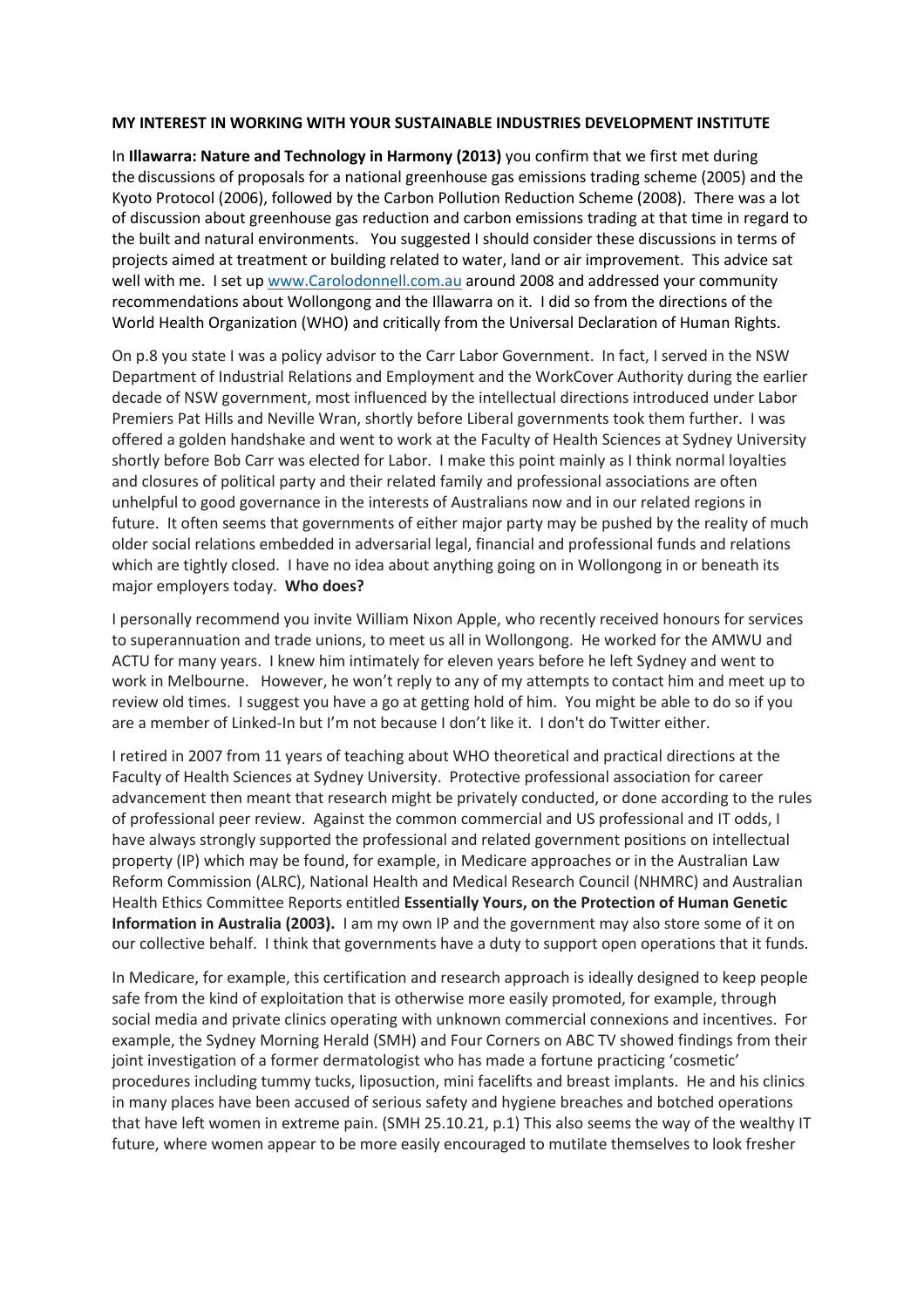and younger, rather than wiser, or to avoid any pain which seems increasingly normalised through our common faith in pharmaceuticals or surgeons peddling well in markets.

From my regional health, education, research, administration and communication interests, following Popper, I am also most beckoned today by issues addressed by the Australian Competition and Consumer Commission (ACCC) in regard to the difficulties of governing in the internet age. In his 2021 book **Governing in the Communications Age**, Paul Fletcher, Minister for Communications, makes the point that since its popular introduction and growth from around 1990 the internet has commonly been seen as a highly disaggregated and democratic construct of millions or even billions of small operations. Instead, led by US Silicon Valley operations, Australia and many other nations have increasingly faced extremely large, globally dominant businesses which enjoy apparently everincreasing returns to a scale that make it impossible for competitors to grow in related size. Facebook, Amazon, Netflix and Google are examples. It is very hard for Australians to commercialize research and it has become increasingly clear to me that many good local approaches to services are also being quickly destroyed by forces called international competition but which are far from designed to serve us. I will address this in response to the latest ACCC reports when I get around to further reading.

So, this is a 2021 review of many past events related to sustainable development. **The Nature of Sustainable Development (Scribe 1993),** by Sharon Beder, still appears to be a great text-book to get behind first as it appears clearly developed, straightforward and logical as well as well supported by her government and community at that time. Apparently, Beder wrote it while teaching in the science and technology studies department at the University of Wollongong (UOW). I would certainly love to see what she is doing now as she appears to be a great symbol for Wollongong direction to me. (I haven't read the book properly again yet but easily see her clarity of thought.)

### **THE MOST NATIONALLY POWERFUL DIRECTION NOW, REGARDLESS OF THE PARTY IN POWER**

I mainly address **Illawarra**: **Nature and Technology in Harmony: Towards the First Smart Hi-Tech Eco-City in Australia (2013)** in the first light of Prime Minister (PM) Scott Morrison's government **Plan to Deliver Net Zero: The Australian Way**. He is taking a 2050 net zero target and updated emissions reduction plan to the Glasgow meeting of world leaders who pledge to reduce their national contribution to rates of global warming. On page 16, under the heading **Supporting Our Regions**, the plan to deliver net zero emissions produced a possibly useful list of government funds supposedly available for relevant projects. I guess the following category headings may be most relevant to the government direction. I note that construction remains coyly absent from the list, perhaps to take over industry entirely through the large industry super funds? (I've no idea.)

**Industry, Mining and Manufacturing**: Hydrogen will be great and so will low emissions steel, aluminium and cement. Carbon capture will be just as good.

**Electricity:** Ultra low-cost solar and energy storage are tops.

**Agriculture:** Soil carbon and feed supplementation are suggested.

**Transport:** Energy storage through low-cost batteries will make electric vehicles cheaper than conventional cars. Hydrogen and its derivatives could become the clean fuel of choice for emissions and shipping.

(I have no idea about any of these scientific, technological and engineering projects and am far from equipped with knowledge to understand or write on any related matters. Others definitely should.)

The general press view of **The Plan to Deliver Net Zero: The Australian Way** seems similar to that of Steve Hamilton, a visiting fellow at the ANU's Tax and Transfer Policy Unit, and an assistant professor of economics at George Washington University. In an Australian Financial Review (AFR) article entitled *A prayer, not a plan for net zero*, he writes that *'picking winners' is a charitable description*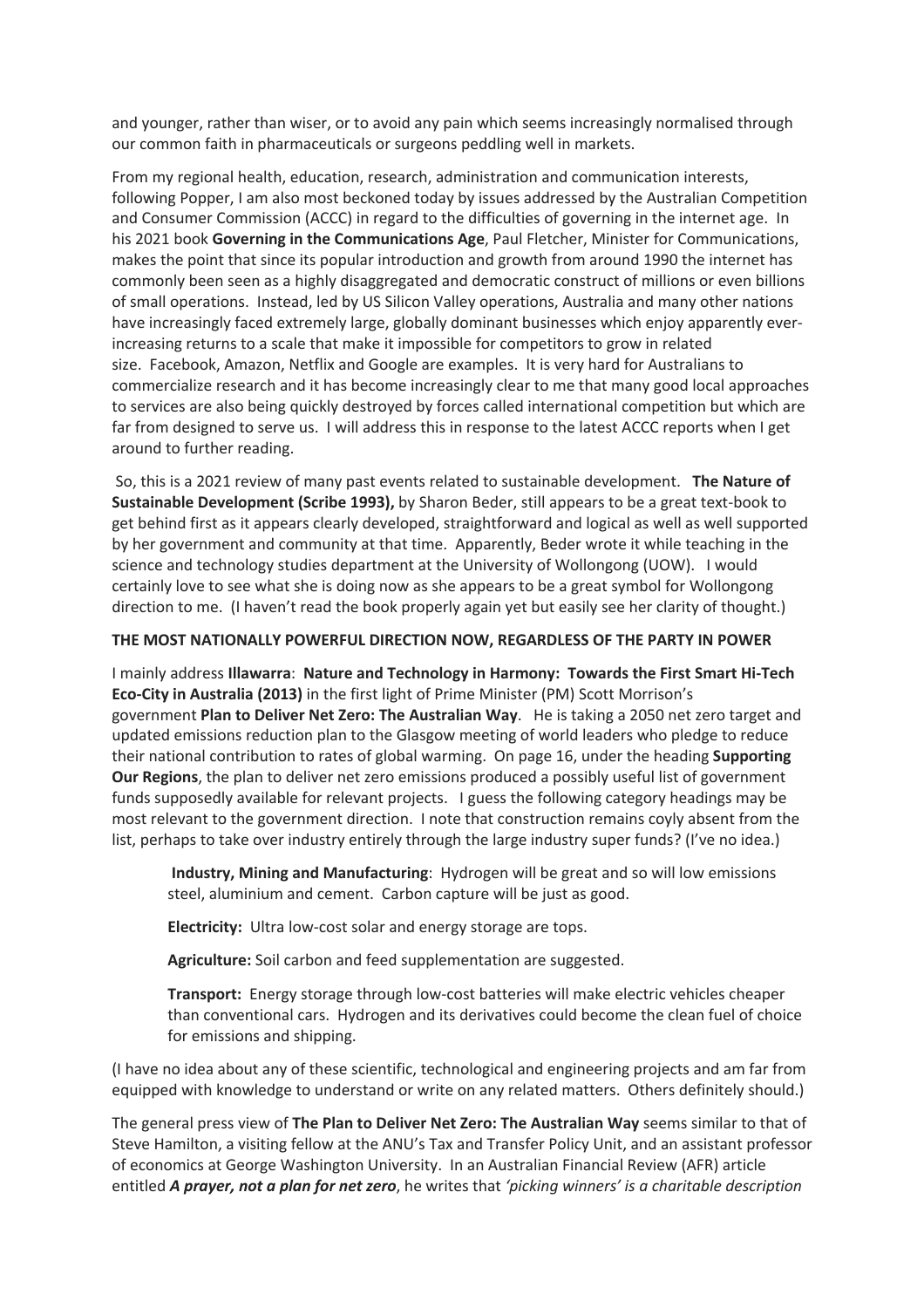*of the PM's plan. A long bet is being placed instead on a handful of favoured technologies that it is hoped will solve the problem for everybody. Those winners are said to be clean hydrogen, batteries, green steel and aluminium, carbon capture and storage and soil carbon*. (AFR 27.10.21, p.50).

As an old woman with no formal scientific or technological education or interest of any kind I seldom trespass upon any scientific or technological domain. However, as a householder who is on a strata committee for a Glebe strata plan of eighteen townhouses, I find myself well equipped to ask the question: *What the hell do you guys think you are doing and why?* (Is this my money we are spending?) I read press reports on Andrew Forrest with mounting amazement and bemusement rather than any understanding or attraction to anything much. He appears to be a national figurehead for investment of all types for good. (I've no idea but picked up his biography today.)

### **THE REPORT 'NATURE AND TECHNOLOGY IN HARMONY' IS ONTRACK IN MY HOPEFUL OPINION**

I make the following points as a result of reading **Nature and Technology in Harmony: Towards the First Smart Hi-Tech Eco-City in Australia: Wollongong (2013)** for the first time since we met, around 2006, I guess. There appears to be a welcome change from the Australian National University (ANU) economists I was commonly hearing from then. They were attempting to price the 'super goods' of the natural environment and go on from there. This was a game for mathematical and financial experts and nobody else it seemed to me at the time. It was not the more pragmatic political economy approach to matters we sought. I distrusted this national thrust mightily because I thought politicians and other normal people would not understand it and would be afraid to say so. I had no confidence it would be of any benefit for marine environment protection but would allow big producers to strip the sea better financially instead through one way or another. Does it matter what we think? It does if none of us outside a small circle know what is going on.

The perfect national expert on such matters seemed recently revealed on a panel of three university climate change experts on ABC TV **Meet the Press**. Frank Jotzo is Professor of environmental economics and climate change economics at the ANU Crawford School of Public Policy, where he directs the Centre for Climate and Energy Policy. This is the same policy school as former PM John Hewson, who has great financial, political and administrative knowledge and experience in my view. On **Meet the Press**, I liked Professor Jotzo's comparatively undogmatic and non-numerical but practical approach to regional concerns related to climate change. I thought it made issues and solutions clearer for the great unwashed, like me and the girls as usual. See more at www.Carolodonnell.com.au Jotzo's original technical qualification is from Berlin, which has long benefited from global cooperation by the normal industry partners through the International Labour Organization, etc. Australia, you will recall, always preferred to maintain the usual British trade and class struggle approaches but who could forget the German mining, manufacturing and construction build-up to the second world war? (Bloody impressive, wasn't it, as seen on SBS TV?) We could easily go there again providing jobs, jobs, jobs, unless we were eventually beaten, of course. Then we might have to try something else useful, like cleaning up the waste. I bet Japan is a top leader?

Among other things Jotzo said, if I recall correctly, is that burning fossil fuels is the major problem of global warming and that most of the technologies have already been invented to reduce this, but have never been employed at scale. Having worked in universities and government I can easily believe that. He sought to replace coal and gas and to electrify transport as a priority. He also spoke of Australian renewable energy advantages (roof-top and other solar and wind farms). He said the most important thing for governments is not to prop up old industries but to assist the renewal to less carbon intensive ones. He addressed green carbon and green steel in the context of Minerals Council of Australia interests and in terms of their support for the necessary adaptations to reduce climate change that all major trading partners are also taking. Jotzo appears more concerned about increasing livestock and soil depletion adding to global warming problems than about increasing population adding to them. (I and others comfortably at home on the couch should mightily wonder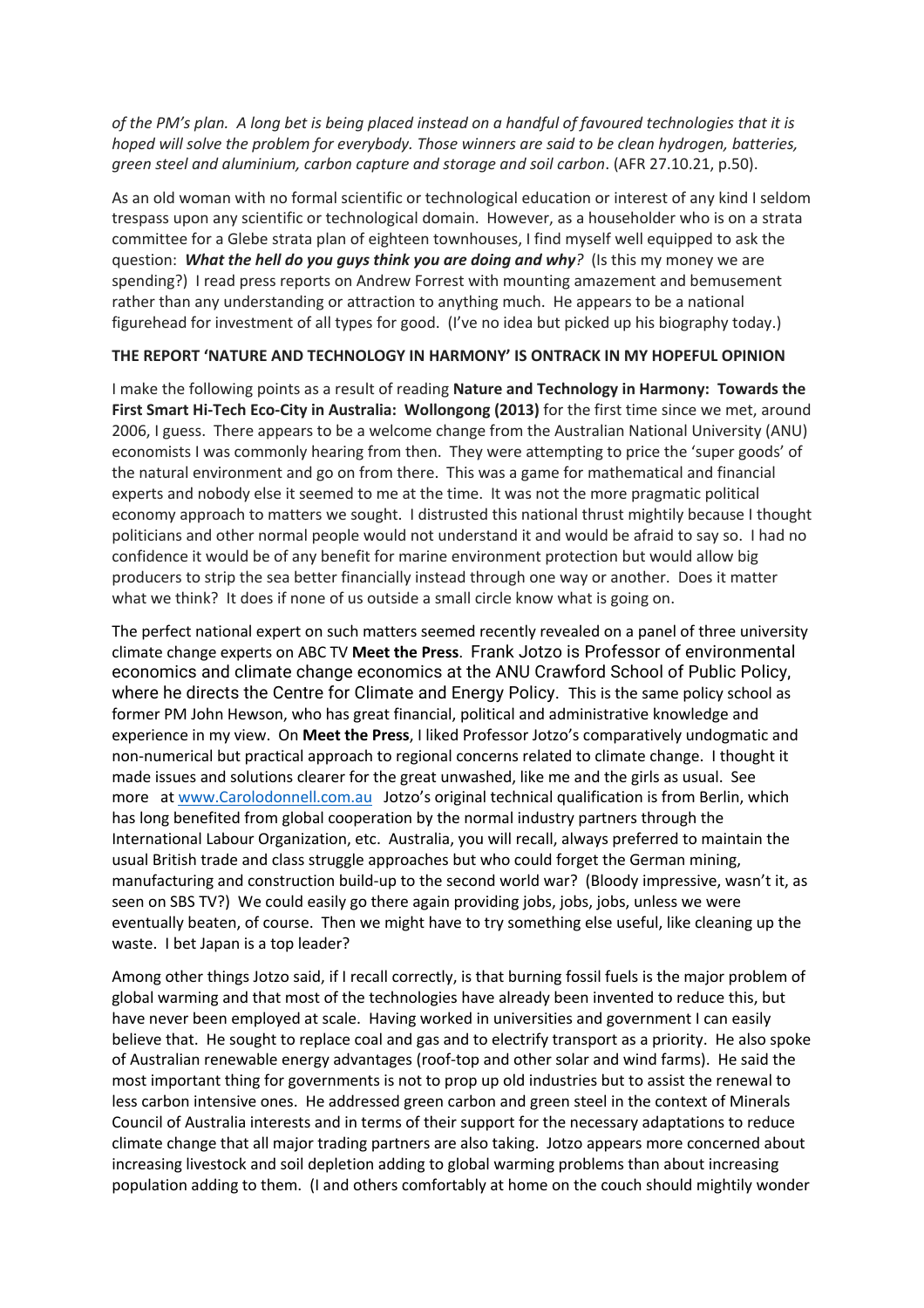at this.) Perhaps you and Anton should try to interest him in Wollongong as you have done so much work on the Illawarra and know it so well already. I conceptualise **Illawarra: Nature and Technology in Harmony** in this regional and personal historical context in any forward direction**.**

The National Press Club on ABC TV also had Catherine Woodthorpe, Science and Society Chief Scientist, formerly of the Cooperative Research Centres ('Queen of Fire and Ice (in Antartica) on show. She said science and society goals should be judged in their capacity for being useful, usable, and used products. She talked about project impact, but didn't mention measurement. What kind of scientist is she? One from Cooperative Research Centre key administration, with Manchester degrees and a superficially very enviable capacity in regard to scientific and related product marketing. I guess there are many links to be made in universities, cooperative research centres, non-profit organizations like Bush Heritage, and in parts of governments designed to achieve sustainable development goals. My daughter works in the NSW Biodiversity Conservation Trust, for example. I wonder how best to track down people with skills most relevant in the Illawarra region and in Wollongong. Any Ideas? Are we aiming on finding a Coalition of the Willing in Wollongong and the Illawarra?

# **ON THE NEGATIVE SIDE**

Since 1989 when the internet was introduced to the world of lap-top and desk-top computers, it seems to me the increasingly global construction and trade in real estate has helped to make Australians wealthier than ever before and among the richest people on the planet. Mining has linked Australian trade to the rising star of China in building and construction. Australia is bigger than any country in Europe and the land is driven by the increasing industry and personal pushes towards the global right of every individual with the borrowed funds to do so to live the American dream of freedom of choice in the market. Risk is naturally praised. Globally and nationally, the span of comparative wealth and inequality has been growing wider for years, rather than diminishing in the way neoclassical economics often suggests it should without government intervention. The mining, construction, manufacturing and other sectors have strongly shaped and encouraged us to want the following:

a. Bigger housing and building envelopes for every individual who seeks them with related professional and government mandates for their building, management and renovation b. Air conditioning, which is perceived as a generally related right in private or public

spaces

c. Household swimming pools and increased consumption of water in bathrooms or gardens to be cleaner and more beautiful

- d. More and bigger cars per family
- e. More flights and other travelling holidays overseas rather than in Australia, which is often comparatively familiar and expensive for us natives who get it free

The older I get and the more I find out about the social construction of the past and present, the more I feel pessimistic about the potential for change which will meet many new targets in Australia which are related to the protection of natural resources for future generations. Since the advent of the iphone and social marketing approaches to the world it seems to me Australians are likely to remain increasingly driven into more lying, uncertain, and unequal futures through the normal US IT and Australian political, family and professional association secrets.

These guys like everything handled in the dark and just want to make money and create jobs through their associations as usual in my experience. If these matters can't be opened up to broader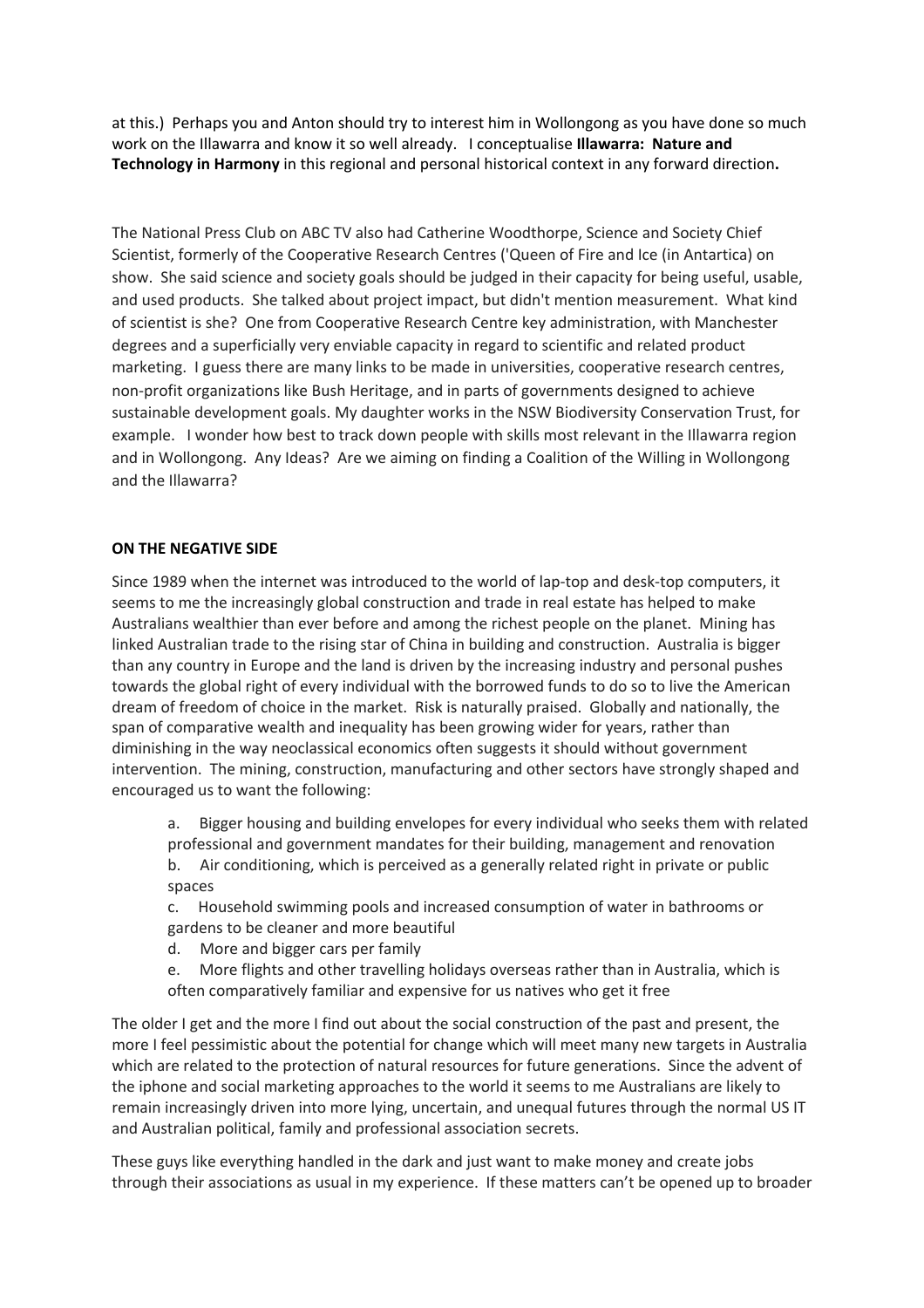public understanding and perusal because of normal commercial, political party and other perks of office and association, I have little faith in change in the mining, construction and manufacturing directions driving the lot with the normal associations of lawyers and financial arrangements as usual. I want to learn more about this next.

I have taken a related regional approach to jobs on www.Carolodonnell.com.au. This is the WHO approach to development which I taught for eleven years in the Faculty of Health Sciences at Sydney University after spending over a decade working in policy and management areas in the NSW public service. It was also taken, for example, in a submission to the Hoc Mai Australia/Vietnam Medical Foundation in 2012 which urges shared regional development through open strategic planning and also through simple technologies which are green, simple, reliable and cheap. In government on behalf of women and children *we should recognize that the ideal aims of trade are to improve the quality of life for current and future generations and this depends on the quality of social and natural environments, as well as on increased financial gain and its distribution.*

*In summary, it still seems to me that the best way towards eco- development and improvements in trade is for regions to plan their continuing development by situating the land, water or air most affected by any current and proposed development, in the context of the primary need to protect internationally and nationally endangered species. The responsibility for the planned protection of many endangered species is ideally taken up globally as well as regionally. Openly join Bush Heritage and us in attending to parks and habitat first as they are inextricably linked with preservation of history and heritage.*

### *Cheers Carol O'Donnell www.Carolodonnell.com.au*

*St James Court, 10/11 Rosebank St., Glebe, Sydney 2037*

### *ON TARGETS*

*Thanks very much Norm. However, I can't be bothered with Zoom events if I can read a book, or newspapers or watch TV or even watch on the internet instead. I speak as a woman who has just finished Communications Minister, Paul Fletcher's book for idiots talking down to idiots, Governing in the Internet Age. Targets are similarly uninteresting to me.*

*HOW ARE YOU GOING TO MAKE IT HAPPEN, PAUL? He appears to have the normal top professional idiots view of the ground and its ignorance of how things happen on it. He should be telling us how, not assuming the 'market' will bring his goals about, along with social and financial equilibrium. Who does he think we are? Why do they never tell us more about the obvious question of how it is supposed to happen, as if their passing a law is like waving a magic wand over the country and presto, everything that went before magically changes.*

*They will not know about or will twist your law to what they wanted before. The top international boys' family associations will beat the lot of us women and kids forever, as I see it. After approving*